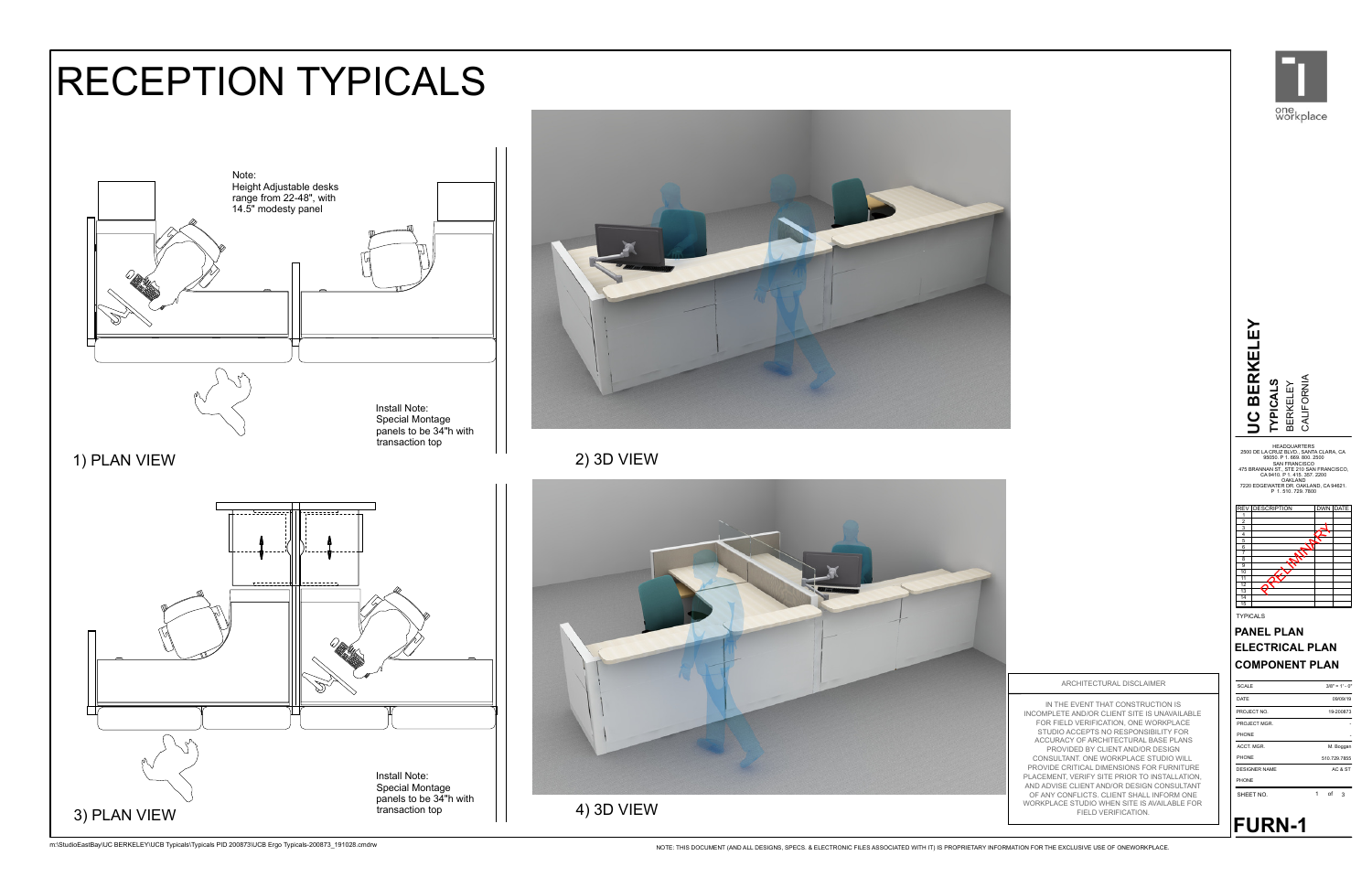

transaction top panels to be 34"h with Special Montage Install Note:

> IN THE EVENT THAT CONSTRUCTION IS INCOMPLETE AND/OR CLIENT SITE IS UNAVAILABLE FOR FIELD VERIFICATION, ONE WORKPLACE STUDIO ACCEPTS NO RESPONSIBILITY FOR ACCURACY OF ARCHITECTURAL BASE PLANS PROVIDED BY CLIENT AND/OR DESIGN CONSULTANT. ONE WORKPLACE STUDIO WILL PROVIDE CRITICAL DIMENSIONS FOR FURNITURE PLACEMENT, VERIFY SITE PRIOR TO INSTALLATION, AND ADVISE CLIENT AND/OR DESIGN CONSULTANT OF ANY CONFLICTS. CLIENT SHALL INFORM ONE WORKPLACE STUDIO WHEN SITE IS AVAILABLE FOR FIELD VERIFICATION.

ARCHITECTURAL DISCLAIMER



5) PLAN VIEW 6) 3D VIEW



## RECEPTION TYPICALS